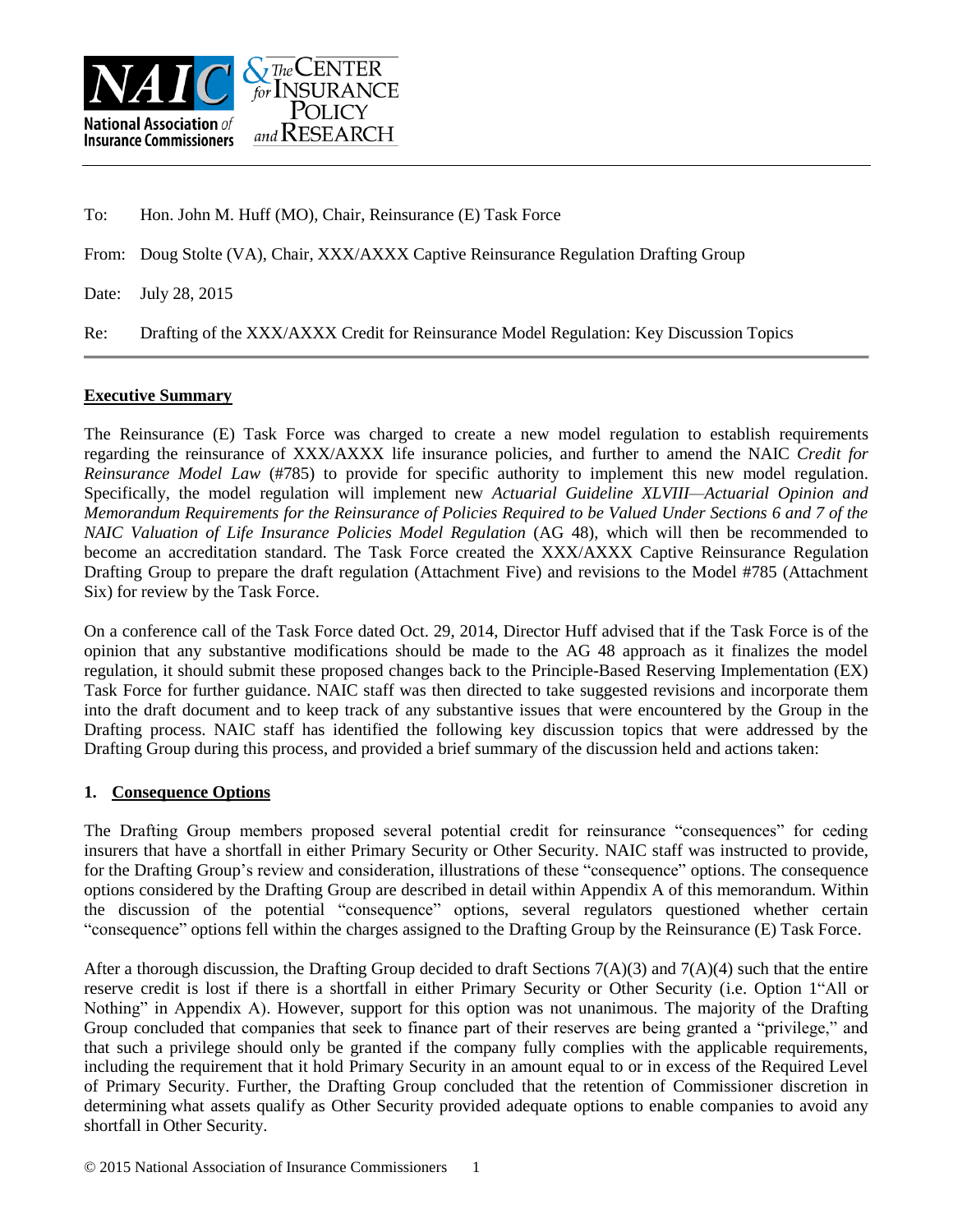Additionally, regardless of the option ultimately used, it would likely be in addition to a RBC charge consisting of an adjustment (increase) to the ceding insurer's Authorized Control Level RBC, as recently adopted by the NAIC in response to the recommendation of the Life Risk-Based Capital (E) Working Group (see section below).

# **2. Life Risk-Based Capital Charges and Sunsetting of AG 48**

On an April 22 conference call, Life RBC adopted a structural change that incorporates a RBC charge, which increases the authorized control level RBC by the amount of any shortfall of Primary Security per Actuarial Guideline XLVIII (AG 48). It was stated on the call, that AG 48 would sunset upon adoption of the model. However, the RBC charge will be explicitly stated within the RBC calculation instructions and the intent of Life RBC is to have the changes remain in effect regardless of the model being adopted in a state. Some regulators voiced an opinion that, the drafting group's decision on a credit for reinsurance consequence option (as discussed above) should be made independently of whether the RBC charge continues after the sunset of AG 48.

# **3. Dynamic Definitions**

Section 8 of AG 48 is a Sunset Provision, and provides that AG 48 "shall cease to apply as to ceding insurers domiciled in a jurisdiction that has in effect, as of Jan. 1st of the calendar year immediately preceding the year in which the actuarial opinion is to be filed, a law and regulation substantially similar to the amendment to the Credit for Reinsurance Model Law and new Model Regulation adopted by the NAIC pursuant to Recommendation #5 of the June 2014 Rector Report." This means there will be a period of time in which some insurers are subject to AG 48, while others are subject to the Model Regulation.

To address this issue, the Actuarial Method discussed under Section 6 of the model regulation is based on AG 48, and is intended to mirror AG 48 so that insurers in states with AG 48 and insurers in states with the model regulation apply the same Actuarial Method. Section 6 of the model regulation then requires the use of VM-20 of the Valuation Manual, which is defined under Section 5.F as the "Valuation Manual adopted by the NAIC as described in Section 11B(1) of the Standard Valuation Law, with all amendments through the effective date of this regulation and as subsequently amended by the NAIC." Section 2 of the proposed revisions to the Credit for Reinsurance Model Law (#785) is amended to specifically permit a commissioner to use the Valuation Manual adopted by the NAIC. Consistent with AG 48, this is intended to be a dynamic definition of the Valuation Manual; automatically incorporating amendments adopted which may be amended from time to time by the NAIC after the model regulation becomes effective in a state. This approach is similar to the approach taken in many states with respect to amendments to the NAIC *Accounting Practices and Procedures Manual*. A Drafting note has been added to Section 5 discussing how a state may adopt the Valuation Manual during this time.

Another issue that the Drafting Group discussed is the need to develop a process for updating VM-20 that can be used (before the PBR Operative Date) in states that do not permit state laws to incorporate by reference any documents that are subject to ongoing changes without legislative approval. Drafting notes acknowledging this issue has been added to the Model Regulation, and additional guidance to these states may be warranted.

# **4. Net Premium Reserve (NPR) Tables**

Section 5.A. of AG 48 incorporated (through two Tables) a percentage of Net Premium Reserve (NPR) into the Actuarial Method to allow time for necessary calibrations to NPR to be made. The Life Actuarial (A) Task Force (LATF) is presently working on the NPR calibrations and expects that AG 48 will be amended to use 100% of the "recalibrated" NPR by no later than mid-2016. Accordingly, Sections 6A1 & 2 of the Model Regulation have been drafted to assume that the NPR "recalibration" has taken place. If amendments to the Valuation Manual to "recalibrate" the NPR have not been adopted by the NAIC on or prior to the date this Model Regulation is enacted by a state, the references to NPR in Sections 6A1& 2 may need to be modified.

### **5. Actuarial Method Revisions**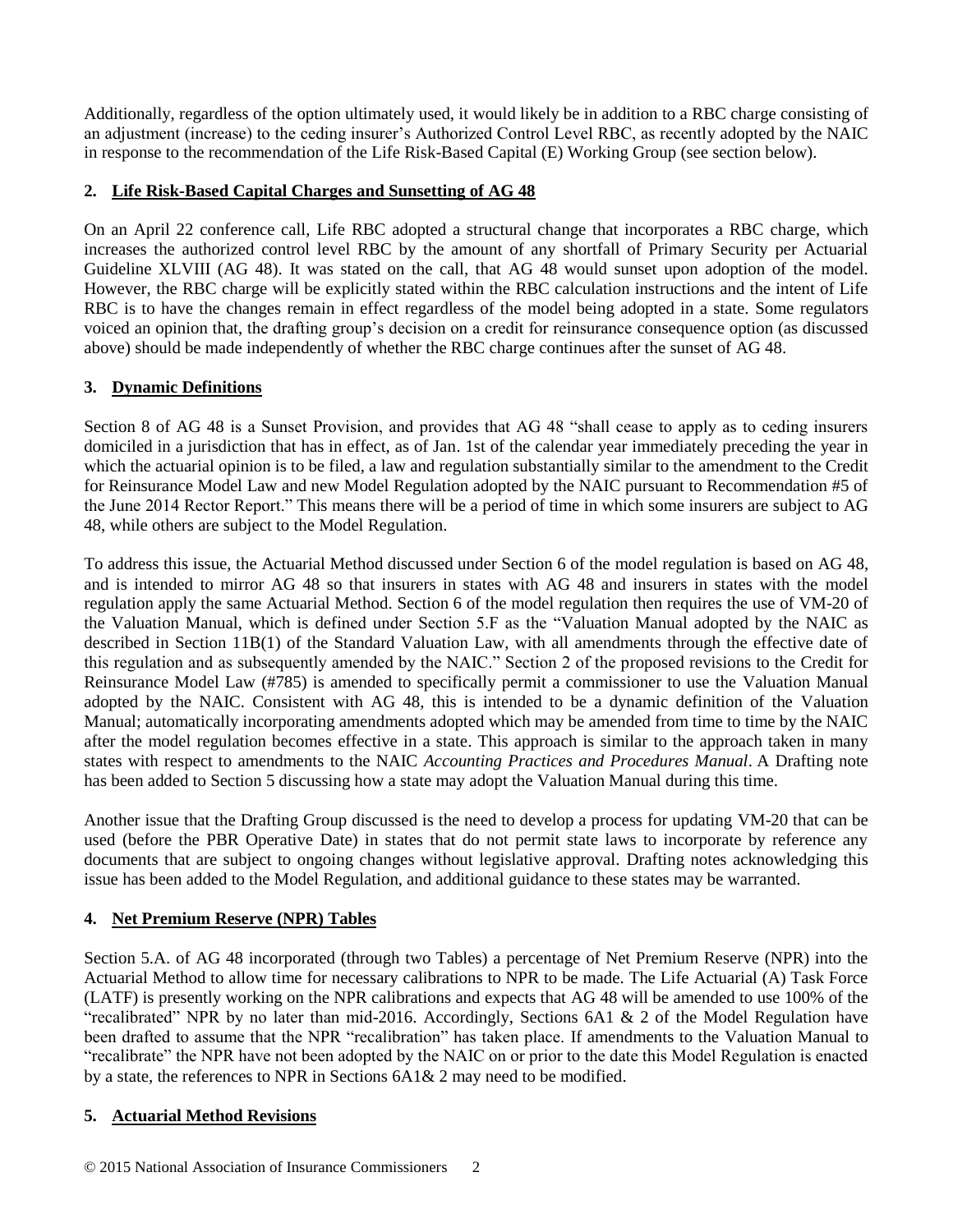Section 6 of the Model Regulation ("The Actuarial Method") is intended to be consistent with Section 5 of AG 48 (except with respect to the removal of the NPR Tables, discussed above), During the drafting process, some regulators suggested various revisions to the Actuarial Method to ensure 1) that the Drafting Group does not inadvertently make a substantive change to the Actuarial Method and 2) changes applicable to both AG 48 and the Model Regulation are identified and updated within both documents. NAIC staff recommended that Drafting Group member comments regarding the Actuarial Method be discussed with representatives of the Life Actuarial (A) Task Force so that, if appropriate, revisions to the Actuarial Method could be offered to the Model during the exposure period. It is anticipated that NAIC staff, members of the Life Actuarial (A) Task Force and members of the Drafting Group will further discuss this matter in the weeks leading up to and subsequent to the Summer National Meeting.

# **6. Materiality**

Consistent with AG 48, Section 4C1 of the Model Regulation provides an exemption for ceded risks if, among other things, the assuming insurer prepares statutory financial statements in accordance with SAP, without certain permitted practices "that are material enough that they need to be disclosed in the financial statement of the assuming insurer pursuant to Statement of Statutory Accounting Principles No. 1 ("SSAP 1")." The drafting group discussed whether the materiality standard is clear enough. One regulator advised that several traditional licensed reinsurers regulated under traditional accreditation standards have asked how to interpret "materiality." For example, if the same company has multiple permitted practices, some of which increase surplus and some of which decrease surplus, should the increases and decreases be "netted" out in determining materiality? Additionally, a regulator identified a concern that financially strong companies are being questioned by their ceding insurers as a result of what is disclosed in financials, when it is clear that the companies are financially strong and regulated appropriately.

As a result of this review, it was suggested by one regulator that for a licensed reinsurer, if the permitted practice impacted surplus positively by a defined percentage or would cause RBC to decrease to below 450%; the permitted practice would be considered "material" for purposes of Section 4C1. Further, another regulator was supportive of trying to craft language that distinguishes between companies that merely have permitted practices and companies that need them. In essence this language would assist in identifying companies that would be financially strong without the permitted practice.

### **7. Title of Regulation**

The Drafting Group considered two titles for naming of this regulation: 1) *Term Life and Universal Life With Secondary Guarantees (XXX/AXXX) Credit for Reinsurance Model Regulation* and 2) *Non-Universal Life And Universal Life With Secondary Guarantees Credit for Reinsurance Model Regulation* (Current Title Per Attachment Five).

CC: Members of the Reinsurance (E) Task Force Members of the XXX/AXXX Captive Reinsurance Regulation Drafting Group Josh Arpin, Statutory Accounting and Reinsurance Policy Advisor Dan Schelp, Managing Counsel

**W:\National Meetings\2015\Summer\TF\Reinsurance\National Meeting - Chicago\Regulator Only Materials\Regulator Only - Discussion Topics Memorandum.docx**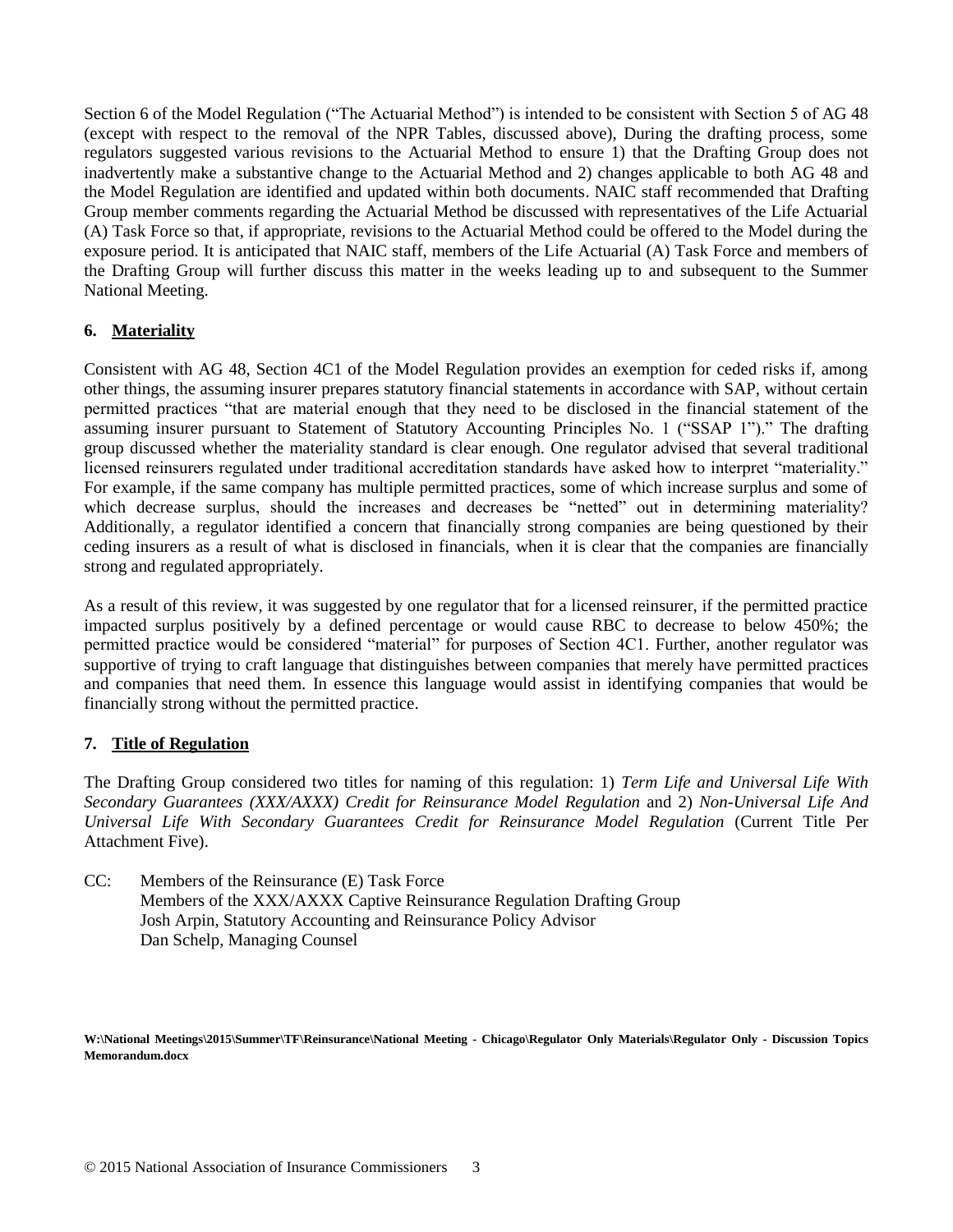- To: Hon. John M. Huff (MO), Chair, Reinsurance (E) Task Force Doug Stolte (VA), Chair, XXX/AXXX Captive Reinsurance Regulation Drafting Group Members of the Reinsurance (E) Task Force Members of the XXX/AXXX Captive Reinsurance Regulation Drafting Group
- From: Josh Arpin, NAIC Statutory Accounting and Reinsurance Policy Advisor

Date: July 25, 2015

Re: Background Information on Credit for Reinsurance Consequence Options

NAIC staff was instructed to provide, for the Drafting Group's review and consideration, illustrations of the credit for reinsurance "consequences" options discussed in conjunction with the *Term Life and Universal Life With Secondary Guarantees (XXX/AXXX) Credit for Reinsurance Model Regulation*. This memorandum contains discussion of the four "consequence" options.

Through discussions, the Drafting Group determined that to be consistent with AG 48, the new model regulation, at a minimum, will need to provide that, in order to get full credit for reinsurance, the ceding insurer will need to hold Primary Security equal to the Required Level of Primary Security and Other Security up to the balance of the ceded AG 48 reserves. If there is a shortfall relative to either component—Primary Security or Other Security then the credit for reinsurance would be reduced, with the amount of the reduction determined pursuant to one of the options identified below. As noted below, the Drafting Group ultimately selected Option 1 (All or Nothing), although the selection was not unanimous. Although a reduction could in theory be triggered by a shortfall in either Primary Security or Other Security, as a practical matter any shortfall is most likely to be a shortfall of Primary Security. Therefore, this was the scenario presented in the consequence option descriptions and illustrations, which assume the entity is holding the appropriate level of Other Security.

### Option 1: All or Nothing

 Under this option, credit for reinsurance is only allowed if the entity maintains primary security holdings equal to the principal based reserve (required level of primary security). If the entity maintains the required level of primary security, the credit for reinsurance allowed is equal to the ceded AG 48 reserves (full credit for reinsurance). If the entity does not maintain the required level of primary security, no credit for reinsurance is allowed.

### Option 2: Dollar for Dollar Reduction

 Under this option, the credit for reinsurance allowed is reduced dollar for dollar by the shortfall (if applicable) between the entity's primary security holdings and the required level per the PBR. This shortfall leads to a dollar for dollar reduction in the credit for reinsurance and requires the entity to establish a liability equal to the difference between the ceded AG 48 reserve and credit for reinsurance allowed.

### Option 3: Percentage Reduction

 Under this option, the credit for reinsurance allowed is reduced by a proportional percentage of the shortfall (if applicable) between the entity's primary security holdings and the required level per the PBR. This shortfall leads to a proportional percentage reduction in the credit for reinsurance and requires the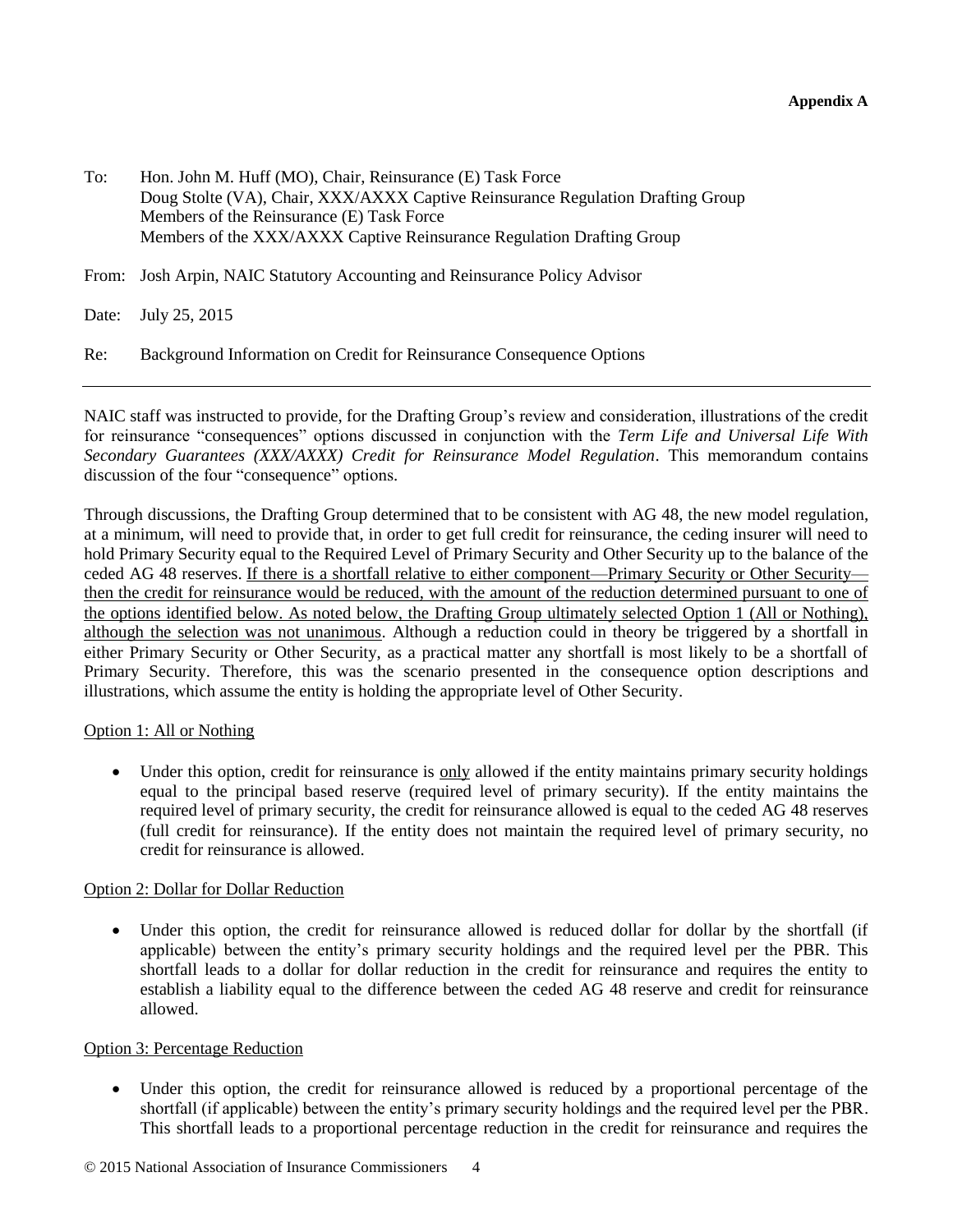entity to establish a liability equal to the difference between the ceded AG 48 reserve and credit for reinsurance allowed.

### Option 4: Primary Security Limitation

 Under this option, the credit for reinsurance allowed is based on the amount of the entity's primary security holdings. If the primary security holdings equal to the required level (PBR), full credit for reinsurance is allowed. However, if there is a shortfall between the primary security holdings and the required level, credit for reinsurance is limited to the primary security holdings. This limitation requires the entity to establish a liability equal to the difference between the ceded AG 48 reserve and the entity's primary security holdings.

After a spirited discussion, the Drafting Group decided to draft Sections  $7(A)(3)$  and  $7(A)(4)$  such that the entire reserve credit is lost if there is a shortfall in either Primary Security or Other Security (i.e., Option 1 "All or Nothing" in Appendix A), although support for this option was not unanimous. The majority of the Drafting Group concluded that companies that seek to finance part of their reserves are being granted a "privilege," and that such a privilege should only be granted if the company fully complies with the applicable requirements, including the requirement that it hold Primary Security in an amount equal to or in excess of the Required Level of Primary Security. Further, the Drafting Group concluded that the retention of Commissioner discretion in determining what assets qualify as Other Security provided adequate options to enable companies to easily avoid any shortfall in Other Security. Consistent with these conclusions, the AG 48 option to take a reduced reserve credit in exchange for posting a balance sheet liability pertaining to any shortfall has not been incorporated into the model regulation.

Additional discussion identified that regardless of the consequence option ultimately used, it would likely be in addition to an RBC charge consisting of an adjustment (increase) to the ceding insurer's Authorized Control Level RBC, as recently adopted by the NAIC in response to the recommendation of the Life Risk-Based Capital (E) Working Group. Several regulators are of the opinion that for purposes of the Drafting Group, the charges imposed by Life RBC should not be considered in the Drafting Group's decision on a credit for reinsurance consequence option.

For purposes of Drafting Group discussion, staff provided illustrations which factored in the Life RBC charge outlined above. For these illustrations, the RBC calculation was impacted by the following items:

- Total Adjusted Capital  $=$  Consequence Imposed by the Drafting Group (decrease)
- Authorized Control Level = Charge Imposed by Life Risk-Based Capital (E) Working Group (increase by the amount of the shortfall in primary security)

### Historical RBC Consideration (Exhibit A)

As part of the consequence discussion, staff summarized historical RBC data from the Life Industry RBC Results documented on the Life Risk-Based Capital (E) Working Group webpage. For the year ending 2013, there was a total of 750 life companies, for which 91% (683) had a RBC ratio  $>$  500% and 9% (67) <500%. Additionally, 54% (404) of companies had an RBC in excess of 1,000%.